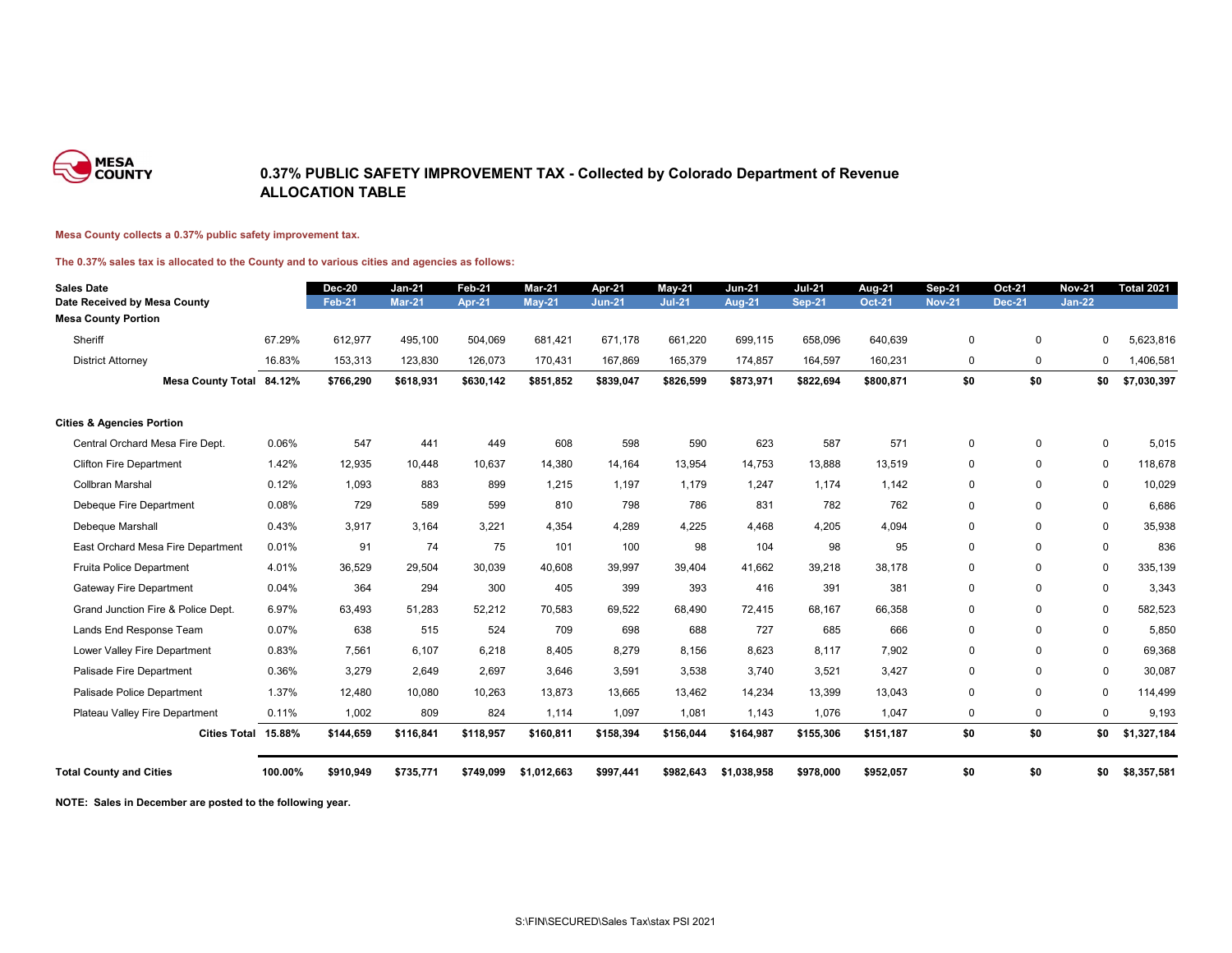

# **Public Safety Sales Tax Revenue**

**September 2021 (August 2021 Sales)** 

|                  | <b>Monthly Comparison</b> |                 |          |  | <b>YTD Budget v. Actual</b> |                 |                 |               |                  |  |  |  |
|------------------|---------------------------|-----------------|----------|--|-----------------------------|-----------------|-----------------|---------------|------------------|--|--|--|
|                  |                           |                 |          |  |                             |                 |                 | <b>Budget</b> | <b>Prior YTD</b> |  |  |  |
|                  | <b>Sep 2020</b>           | <b>Sep 2021</b> | Change I |  | <b>Budget</b>               | <b>Sep 2020</b> | <b>Sep 2021</b> |               | $\%$             |  |  |  |
| <b>Sales Tax</b> | \$692,264                 | \$800,871       | 15.7%    |  | \$6,144,550                 | \$5,769,963     | \$7,030,397     | 14.4%         | 21.8%            |  |  |  |